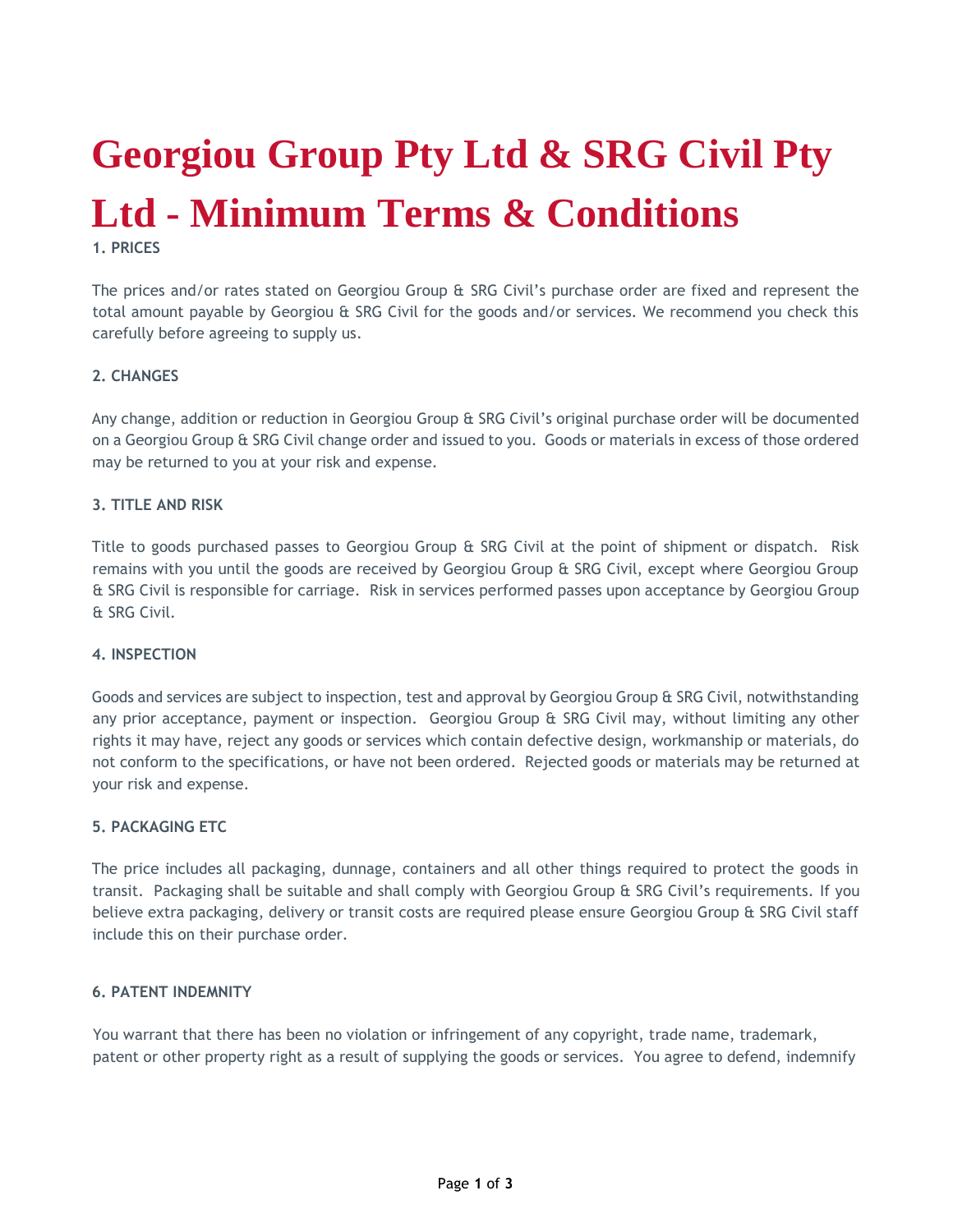and hold Georgiou Group & SRG Civil harmless from all claims, expenses and liabilities arising from any actual or alleged violation or infringement of property rights.

## **7. WARRANTY**

In addition to the warranties expressed and implied by law and the order, you warrant that the goods and/or services will conform to their description and the specifications, are new and are of good quality and fit for the known purpose for which they are supplied.

### **8. TIME**

Time is of the essence of the order and Georgiou Group & SRG Civil reserves the right to cancel the order or any portion of it without penalty in the event that delivery is not made or services are not completed within the specified time without liability for supplies previously made and accepted by Georgiou Group & SRG Civil.

### **9. TERMINATION**

Georgiou Group & SRG Civil reserves the right to cancel the order or any part of it without penalty if you breach any of its terms or conditions, or if you commit any act of bankruptcy or insolvency, deemed or actual.

### **10. COMPLIANCE WITH LAWS**

You agree to observe and comply with all applicable federal, state and local laws, rules, regulations, codes and standards. The order is subject to the laws and jurisdiction of the courts in the State in which the purchase order is placed.

### **11. TAXES**

Any applicable tax, duty, excise or other tax or charge for which Georgiou Group & SRG Civil has not furnished or agree to furnish an exemption certificate must be stated separately on your invoice.

### **12. ASSIGNMENT**

Nothing in the order, nor any interest under it, may be assigned by you without Georgiou Group & SRG Civil's prior written consent.

### **13. INDEMNITY**

You agree to indemnify and hold Georgiou Group & SRG Civil harmless from and against any and all demands, claims, suits, actions, liabilities, costs of defence and other expenses for damage or damages to property or for injury to or death of any person in any way arising from the supply of the goods or services, except for liability or damages arising from the sole negligence or willful act or omission of Georgiou Group & SRG Civil.